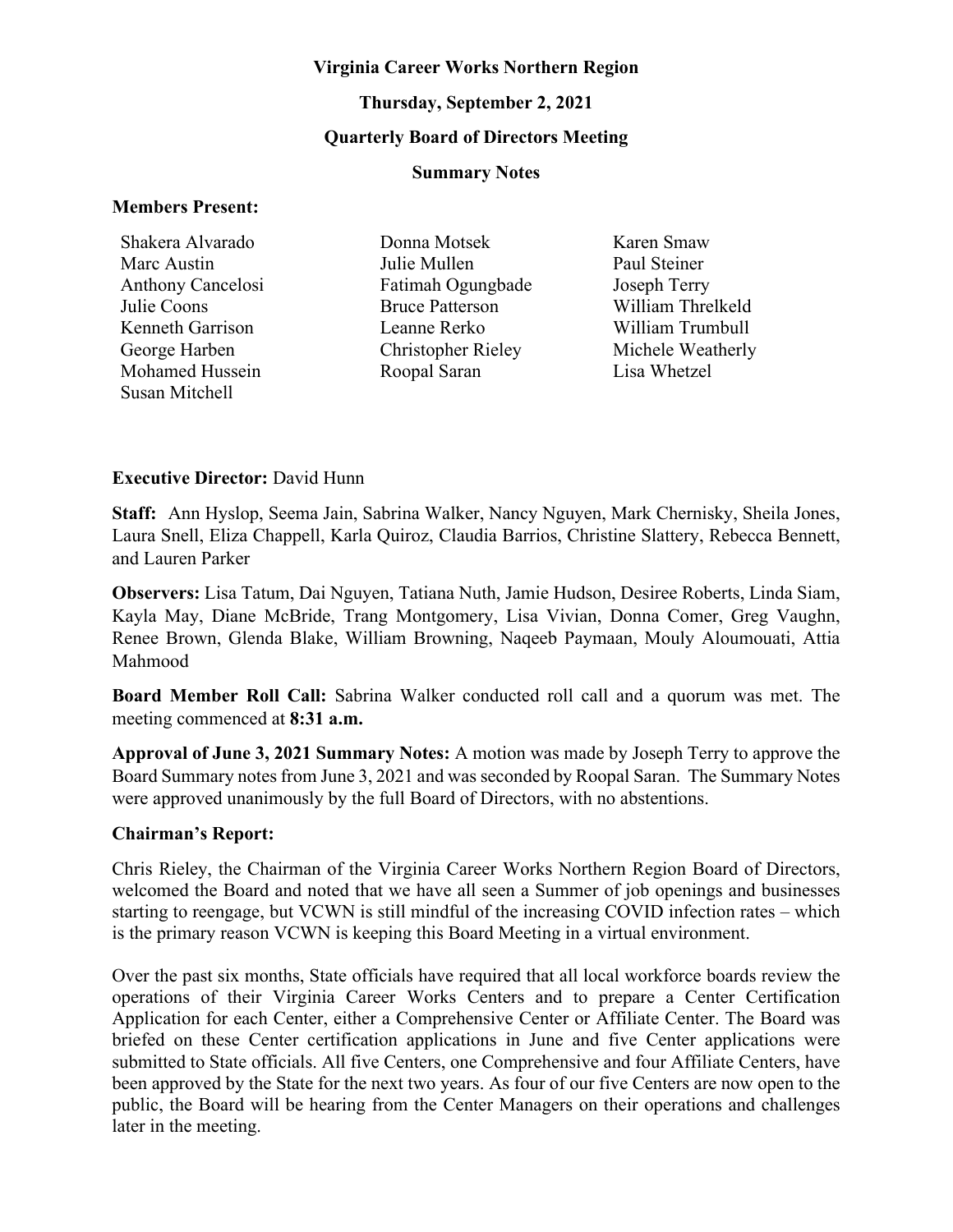The Board will receive an update on our FY 2022 Revised Budget, the new Northern Virginia Return to Earn Initiative (where VCWN is a leader in employer engagement and funding commitments), our Incumbent Worker Training Program, the Virginia LinkedIn Learning effort and our ongoing workforce activities. In a huge step forward, Virginia officials have agreed to revise and update the WIOA 40% Training Expenditure formula calculation that has so severely impacted our ability to manage shifting funding levels and caseloads – the new formula is expected to include our staffing costs within the expenditure calculation – allowing our staff to shift funds more flexibility than currently allowed. VCWN expects that new State guidance to be available shortly and will be retroactive to July 1, 2021.

Mr. Rieley shared two other items of importance to this Board. Next week will be the last week of the extended Federal Unemployment Insurance benefits provided to so many Virginians. VCWN estimates that over 60,000 Virginians will lose their UI benefits, with many here in this region. The VCWN Centers will be certainly challenged to respond to this new demand. In following the international news, State experts estimate that between  $14,000 - 20,000$  refugees from Afghanistan will be relocating to Virginia, with many, if not most, seeking to resettle in Northern Virginia. While the refugee resettlement and social service agencies will have the primary responsibility for these new Americans, VCWN will certainly be involved in the months ahead.

Mr. Rieley then introduced Ann Hyslop, who oversaw the special grant funding that VCWN received from the Governor last year to open a new employment center within the Prince William – Manassas Adult Detention Center. This Center mirrored a similar Center at the Fairfax County Jail – these two Centers are the only local Board-operated job center in the entire State. Ms. Hyslop, as well as Ken Garrison, Mouly Aloumouati, and Donna Comer, spoke about this Center initiative and highlighted several unique outcomes. Ms. Hyslop also shared a short video that was prepared to frame this discussion.

Mr. Rieley then asked for Committee Report Updates, as follows

**Quality Assurance Committee:** Donna Motsek reported for the Quality Assurance Committee.

- The next meeting of the Quality Assurance Committee will be held on September 16, 2020.
- Staff are currently in process of renewing Area #11's Eligible Training Providers for FY 2021. Out of 62 ETPs, 50 ETPs have submitted all of their renewal documentation. The remaining ETP's have been given an extended deadline to submit their renewal documentation, until mid-September 2020. The initial deadline for renewals was August 17, 2020.
- At the next Quality Assurance Committee meeting, we are expected to review 4 new potential ETP's to be added to our local and state list.

**Youth Committee:** Roopal Saran reported for the Youth Committee.

- The Youth Committee will next meet on September 14, 2021.
- The Northern Virginia WIOA Youth Program ended FY 2021 at 125 enrollments, and currently at 100% Out of School Youth enrollments. The Committee will discuss the plan to increase caseloads for FY 2022, given the significant increase in WIOA Youth funding for the new program year.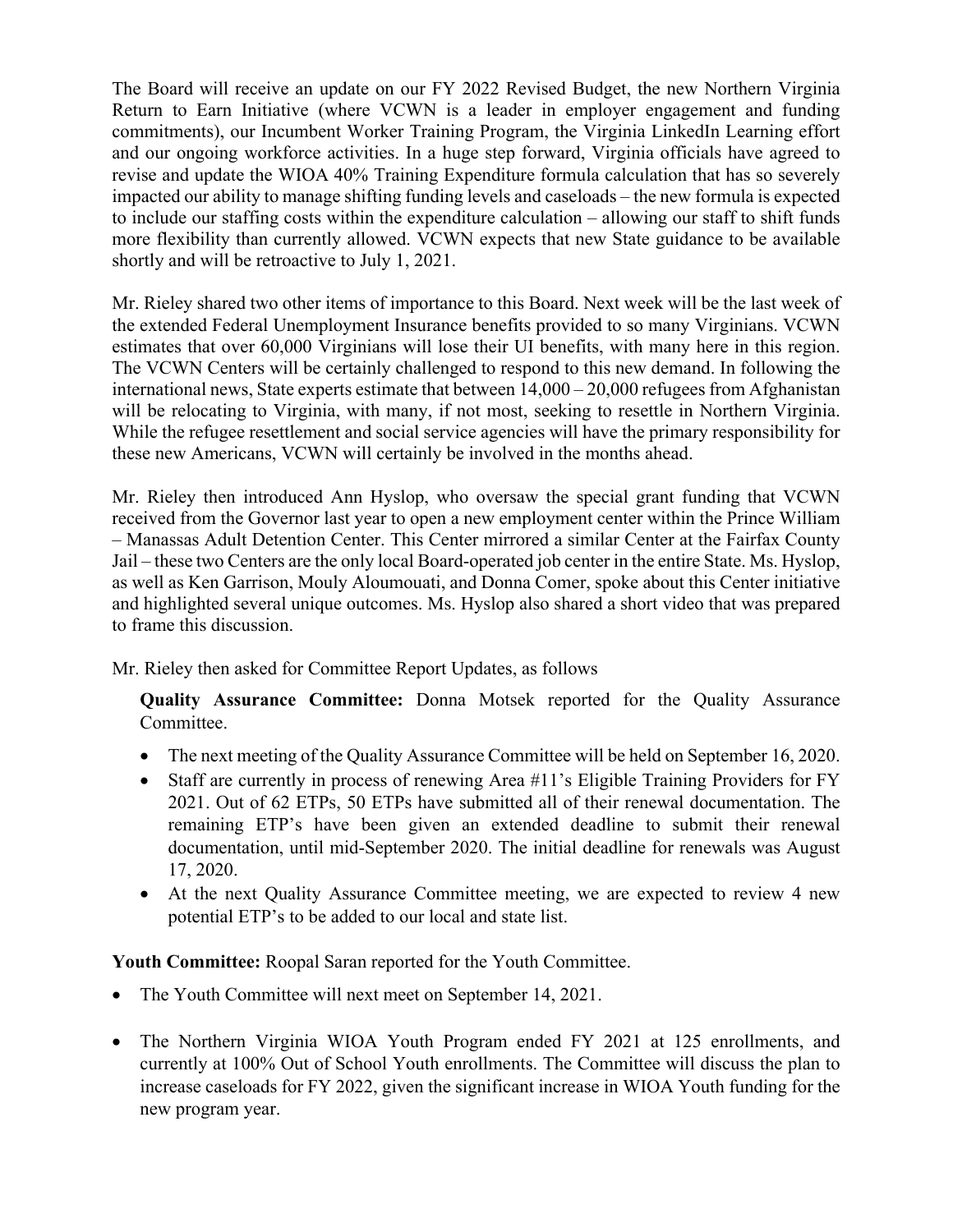- The Committee will also review the outcomes and success of the summer Youth Leadership Academy, that was held this year in place of the summer Educating Youth through Employment (EYE) Program.
- Lastly, the Committee will review the performance outcomes for the program. For PY 2020, the Youth program met or exceeded all WIOA performance measures.

**The** *SkillSource* **Group, Inc. (SSG) Board of Directors**: David Hunn reported for the *SSG* Board of Directors. Since the Virginia Career Works Northern Board meeting in June 2021, the SSG Board of Directors have met and acted on the following items:

- The Board reviewed and approved a proposed revised FY 2022 Budget for The SkillSource Group, Inc that this Virginia Career Works Northern Board will consider shortly. With large new increases in Federal WIOA funding for FY 2022, this Budget will allow our local area to add more One Stop Operator staff and to serve more jobseekers and employers.
- The SkillSource Group, Inc. finished FY 2021 with a significant funding loss, approximately \$284,000, due primarily to 1) Revisions to the organization's Indirect Cost Rate calculation for FY 2021, 2) Less than anticipated revenues for the Social Security Ticket to Work Program, 3) Multiple revisions to grant programs and related personnel costs due to slowdowns and shutdowns from the COVID Pandemic. The SSG Finance Committee and staff are closely reviewing these loss categories to assure that they are not repeated during FY 2022.
- The Board of Directors was advised that State officials have accepted our local area's WIOA Operating Plan for  $2021 - 2024$ . This Plan has been prepared during the past six months with major input from several Virginia Career Works Northern Board members and staff. The Virginia Workforce Board will formally accept this Plan at their September 2021 meeting.
- Following Chris's earlier comments, State officials will be issuing revised policy guidance on the State's WIOA 40% Training Expenditure formula, which our Board has advocated for this change for several years; this change will be retroactive to July 1, 2021. State officials are also issuing new guidance on the Return to Earn Program, about which we will hear from staff shortly. Our Northern Virginia Return to Earn effort is a leader in the entire State.
- The SkillSource Group Board of Directors will next meet on October 7th

## **Necessary Board Actions Aligned with Approved 2021 – 2024 Strategic Priorities**

## **Become a Thought Leader for Workforce Development**

## **State Certification of Five Virginia Career Works Northern American Jobs Centers**

David Hunn reported on the One-Stop Certification results. After careful review of the One-Stop Certification Application(s), the WIOA Title I Administrator has determined that the following American Job Centers (AJCs) have met the requirements for certification approval.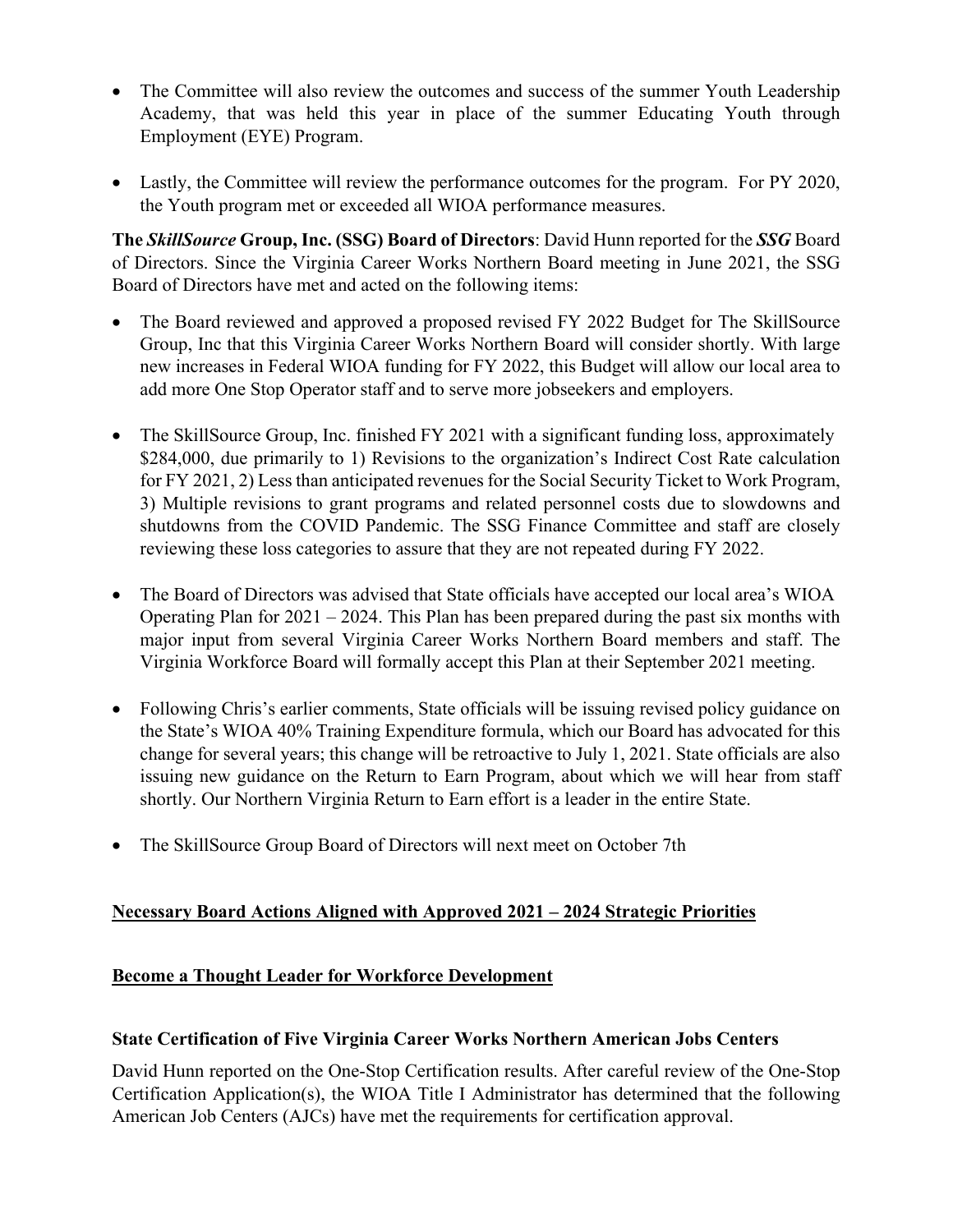- Virginia Career Works-Prince William Center certified as a Comprehensive Center
- Virginia Career Works-Fairfax Alexandria Center certified as an Affiliate Center
- Virginia Career Works-Fairfax Annandale Center certified as an Affiliate Center
- Virginia Career Works-Loudoun Workforce Resource Center certified as an Affiliate Center
- Virginia Career Works-Cherokee Avenue Center certified as an Affiliate Center

## **A Front Lines Perspective – An Update from VCW Northern Center Managers**

Rebecca Bennett presented on the job operations of the VCW Prince William and Cherokee Avenue Centers during the Pandemic. The VCWPW and Cherokee Avenue centers closed on March 16, 2020 due to the COVID-19 pandemic. Employees of VCWN and partner agencies transitioned to telework and resumed duties virtually. In June 2020, in-person services resumed at the VCWPW Center by appointment only. VCWN entered into an agreement for one year with the Virginia Employment Commission to provide Wagner-Peyser services to job seekers. With the new agreement, the *SkillSource* Group hired 3 additional staff to carry out basic and individualized career services. SSG also hired a CNA to serve as a temperature taker. Armed Security Guards were hired as well, with funding through the State.

Myra Mobley presented on the operations of the VCW Fairfax Centers. All centers suspended inperson services in March 2020 and transitioned into technology-driven services. Those services included Virtual Training, monthly webinars, virtual job fairs etc. The Fairfax Centers began to open in Spring of 2021, providing in-person and virtual services.

# **Ratification of Revised FY 2022 SkillSource Group Budget**

David Hunn reported the FY 2022 SkillSource budget, which reflects over \$9.14 million in revenues and \$9.12 million in expenses, with an Increase in Net Assets of \$20,000.

The third pass of the FY 2022 budget reflects 10% WIOA Administration (maximum allowable is 10%) and transfers of \$430,000 from the Dislocated Worker to Adult program. **The WIOA Adult & Dislocated Worker Training rate stands at 40.6%, to meet the State-required 40%.** *SkillSource* anticipates changes will be made to the 40% formula calculation that will result in opportunities to reallocate WIOA Adult/Dislocated Worker funding in the future.

## *SkillSource* Group

Changes to the personnel and fringe budget assumptions include:

- 17 FTEs with adjustments made to charge portions of staff time to the SCSEP initiative.
- 2% preliminary cost of living increase
- 2% performance bonus pool
- 4.46% health insurance premium increase

One-Stop Operator – Fairfax County Department of Family Services

• The One-Stop Operator's increased Personnel budget has been fully funded at 18 FTEs with 11 for the Adult and Dislocated Worker programs (2 additional positions) and 6 for the Youth program (1 additional position), and 1 FTE for the WIOA Title V Older Worker funding.

Changes to the grants and awards incorporated in the FY 2022 budget include: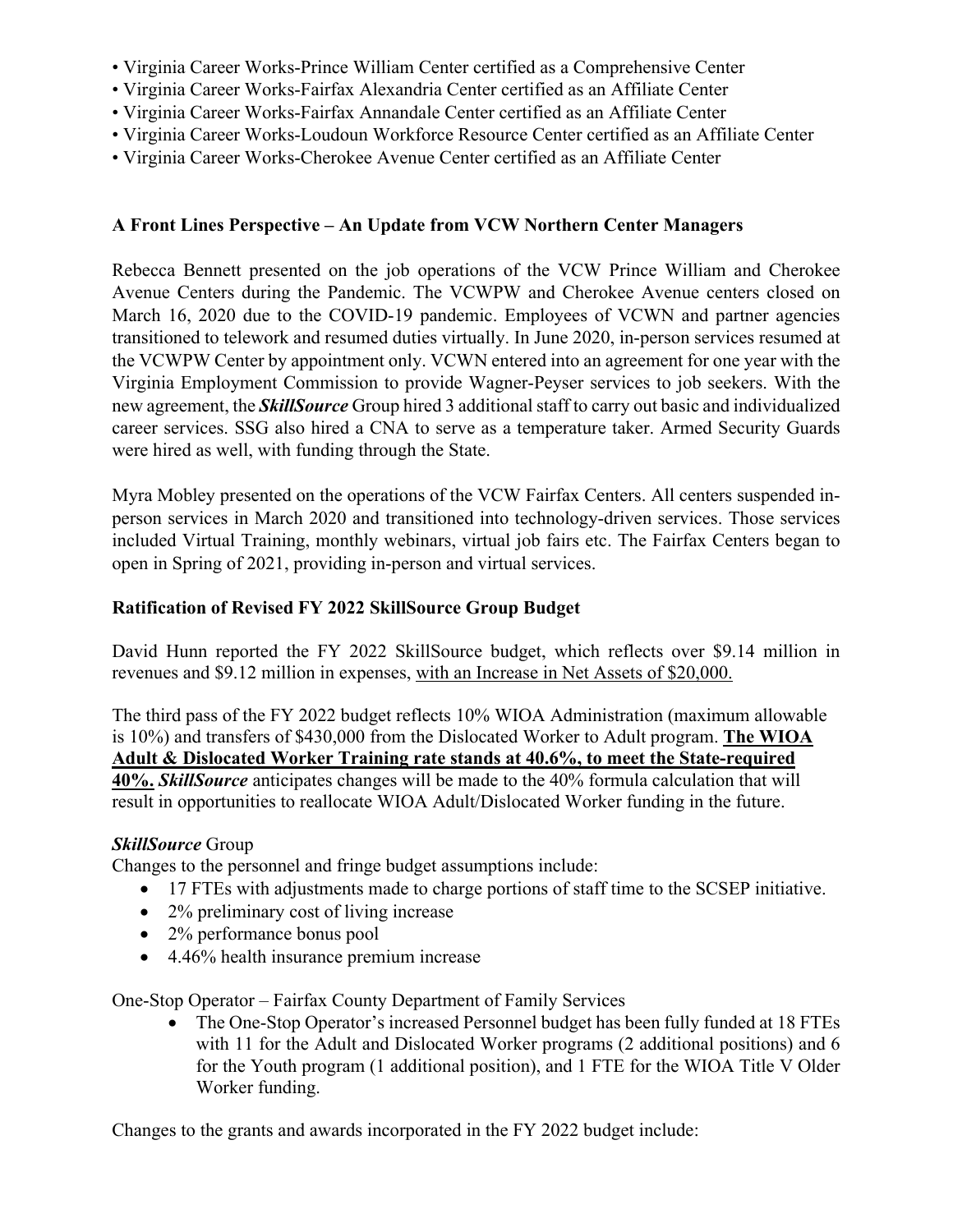- Adjustments to the staffing costs for the budget for the National Council on Aging grant to serve older workers through the WIOA Title V Older Worker program, known as the Senior Community Service Employment Program (SCSEP).
- Two new grant awards from the Virginia Community College System \$626,372 for the Return to Earn initiative, which is an employer match program to offer funding for hiring bonuses to small businesses through December 2021. Staffing costs for existing SkillSource staff to administer this program will be funded through WIOA Adult/Dislocated Worker funding, also through December 2021. New funding of \$49,816 has also been added for Center Security Guard services through September 2021 at the VCW – Prince William and Cherokee Avenue Centers. Costs for an armed guard for each center have also been added from October 2021 to June 2022, that will be cost-shared by Center Partners.
- Adjustments to the COVID-19 Dislocated Worker National Emergency Grant to include additional funding received, through February 2022.
- Approximately \$35,000 in WIOA Youth funding has been allocated towards the WIOA Youth Pay for Performance outcome payments.

Revenues for the Ticket to Work Program are estimated at \$280,000.

Estimated vacancy costs at the two Virginia Career Works – Northern Centers where SkillSource serves as the leaseholder have been assigned to the WIOA programs. Funding of \$35,000 has been allocated for the opening of a new Virginia Career Works – Northern Center location in the City of Manassas.

This budget version assumes 60% of indirect costs are charged to WIOA Admin, based on WIOA expenses versus total organizational expenses. The remaining 40% of indirect costs are charged to other grants based on the De minimis rate method. No other indirect costs are allocated to the WIOA programs.

A motion was made by William Threlkeld and seconded by Anthony Cancelosi to approve the revised FY 2022 *SkillSource* Budget. The motion was unanimously approved by the full Board of Directors, with no abstentions.

## **Expand Talent Pipeline of Youth and Adults for Business**

## **Status Report of VCW Northern Incumbent Worker Training Program**

Seema Jain reported on the IWT programs activity for FY 2021 and FY 2022. For FY 2021 Virginia Career Works Northern allocated \$35,533 for 7 companies. For FY 2022, \$32,200 has been allocated for 4 companies.

## **Northern Virginia Return to Earn Initiative Activity**

Christine Slattery and Laura Snell presented on the Return to Earn initiative.

## **As of August 30, 2021:**

Numbers of Employers Expressing Interest – 83